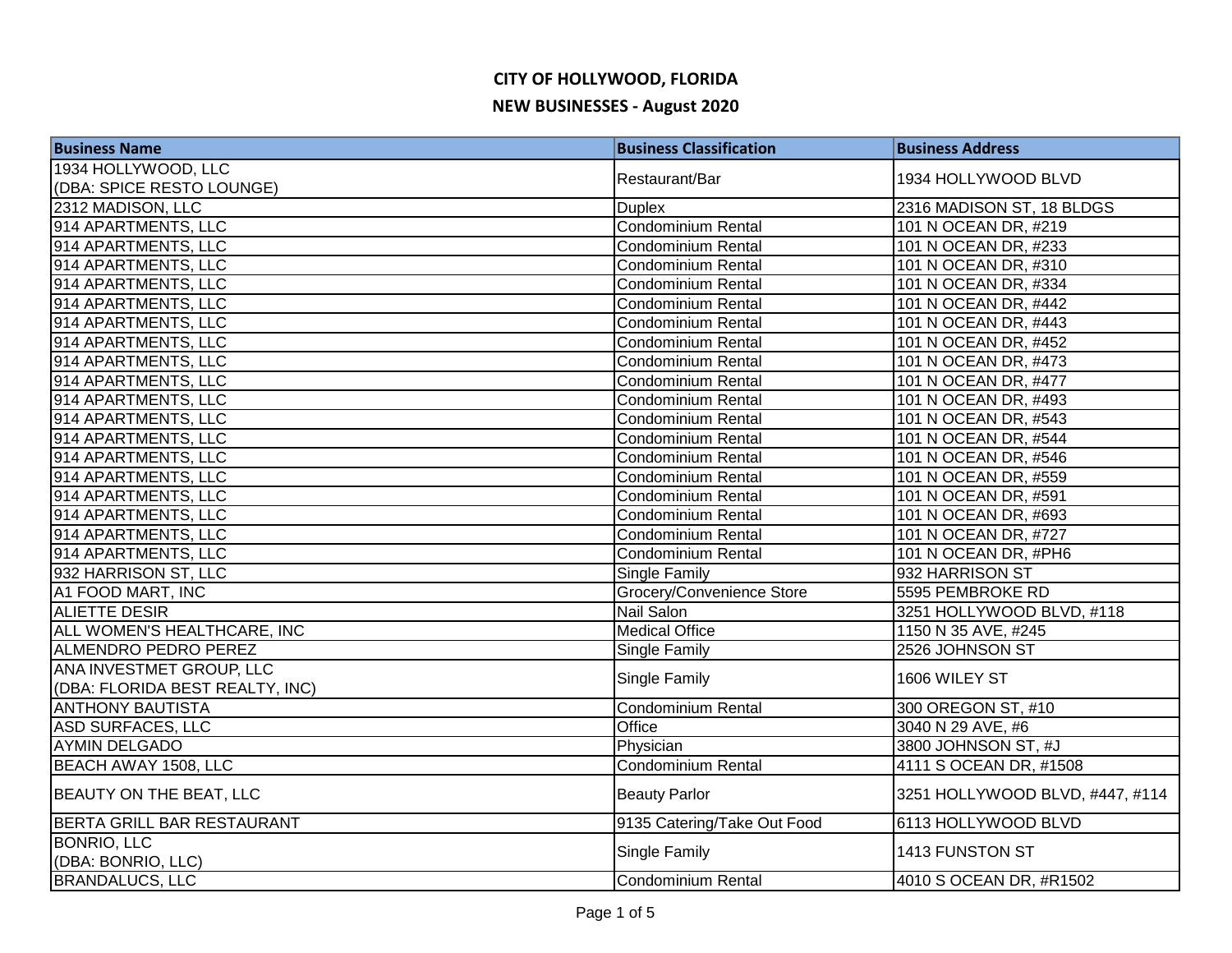### **CITY OF HOLLYWOOD, FLORIDA**

#### **NEW BUSINESSES - August 2020**

| <b>Business Name</b>                                    | <b>Business Classification</b> | <b>Business Address</b>         |
|---------------------------------------------------------|--------------------------------|---------------------------------|
| <b>CARLOS SATULOVSKY</b>                                | Physician                      | 3800 S OCEAN DR, #230           |
| CARMEN AND MARISSA COUNSELING & CONSULTING, LLC         | <b>Mental Health Counselor</b> | 1315 N 15 AVE, #21              |
| CFJM GROUP, LLC                                         | Condominium Rental             | 4111 S OCEAN DR, #1107          |
| <b>CHALTENGROUP, LLC</b>                                | Condominium Rental             | 4010 S OCEAN DR, #R1101         |
| <b>CHARMAINE A BOSTWICK</b>                             |                                |                                 |
| (DBA: THE STEM FACTORY AFTERSCHOOL TUTORING PROGRAM AND | 9545 Tutoring                  | 6241 PEMBROKE RD                |
| CAMPS)                                                  |                                |                                 |
| CHILDREN'S CENTER FOR GASTROENTEROLOGY & NUTRITION, PA  | <b>Medical Office</b>          | 3800 JOHNSON ST, #J             |
| <b>CLEAN CUTS PLUS, LLC</b>                             | <b>Beauty Parlor</b>           | 3251 HOLLYWOOD BLVD, #144       |
| <b>CLEMENCHINA, LLC</b>                                 | <b>Condominium Rental</b>      | 1919 VAN BUREN ST, #210A        |
| COMBUSCAL, LLC                                          | Condominium Rental             | 101 N OCEAN DR, #416            |
| COMBUSCAL, LLC                                          | <b>Condominium Rental</b>      | 101 N OCEAN DR, #561            |
| COZY, LLC                                               | Single Family                  | 1459 RODMAN ST                  |
| (DBA: COZY, LLC)                                        |                                |                                 |
| <b>CUT &amp; SHAVE, LLC</b>                             | <b>Barber Shop</b>             | 114 S 20 AVE                    |
| <b>DESIGNXTUDIO, INC</b>                                | Office                         | 4000 HOLLYWOOD BLVD, #519       |
| <b>DIEGO M DIAZ</b>                                     | Physician                      | 3800 JOHNSON ST, #J             |
| <b>DOTE AESTHETICS, LLC</b>                             | <b>Tattoo Shop</b>             | 3251 HOLLYWOOD BLVD, #447, #123 |
| <b>DREAM FAMILY CONNECTIONS, LLC</b>                    | Gas/Convenience Store          | 2501 N UNIVERSITY DR            |
| DURO BEAM, LLC                                          | Office                         | 1940 HARRISON ST, #301          |
| <b>END TO END GALLERY, LLC</b>                          | Art Gallery/Studio             | 2001 TYLER ST, #6               |
| <b>ERIC ECKMAN</b>                                      | Condominium Rental             | 1901 N SURF RD, #18             |
| <b>ERO ASSETS, LLC</b>                                  | <b>Financial Services</b>      | 2450 HOLLYWOOD BLVD, #CU503     |
| (DBA: ERO CRYPTO MINING)                                |                                |                                 |
| ES EN STYLE. PLLC                                       | Cosmetologists/Facials         | 3251 HOLLYWOOD BLVD, #102       |
| <b>FAM PROP, LLC</b>                                    | Apt Building (3 or more units) | 1019 N 19 AVE                   |
| FAMILY PAIN & HEALTH CENTER, LLC                        | <b>Medical Office</b>          | 6222 JOHNSON ST                 |
| <b>FOCLOSURES ASSETS MGMT, LLC</b>                      | Condominium Rental             | 350 TAFT ST, #8                 |
| FOCUSED HOME HEALTH AGENCY, INC                         | Home Health Care Agency        | 3475 SHERIDAN ST, #205          |
| <b>FUOCO E FARINA RESTAURANT, INC</b>                   | Restaurant/Bar                 | 3804-3806 S OCEAN DR            |
| <b>GAGO CAPITAL, LLC</b>                                | Condominium Rental             | 350 TAFT ST, #7                 |
| <b>GAIDAI MMA ACADEMY, INC</b>                          | 9545 Tutoring                  | 2046 MCKINLEY ST, #8            |
| <b>GAIL NEWELL SANOIR</b>                               | <b>Notary Public</b>           | 6641 CHARLESTON ST              |
| <b>GALINA KOSTROVA</b>                                  | Single Family                  | 1839 SHERMAN ST                 |
| <b>GB LICENSE, LLC</b>                                  | <b>Retail Store/Stock</b>      | 3015 GREENE ST                  |
| (DBA: GO PUFF)                                          |                                |                                 |
| <b>HAIR PASSION BY VARIE, LLC</b>                       | Cosmetologists/Facials         | 3251 HOLLYWOOD BLVD, #111       |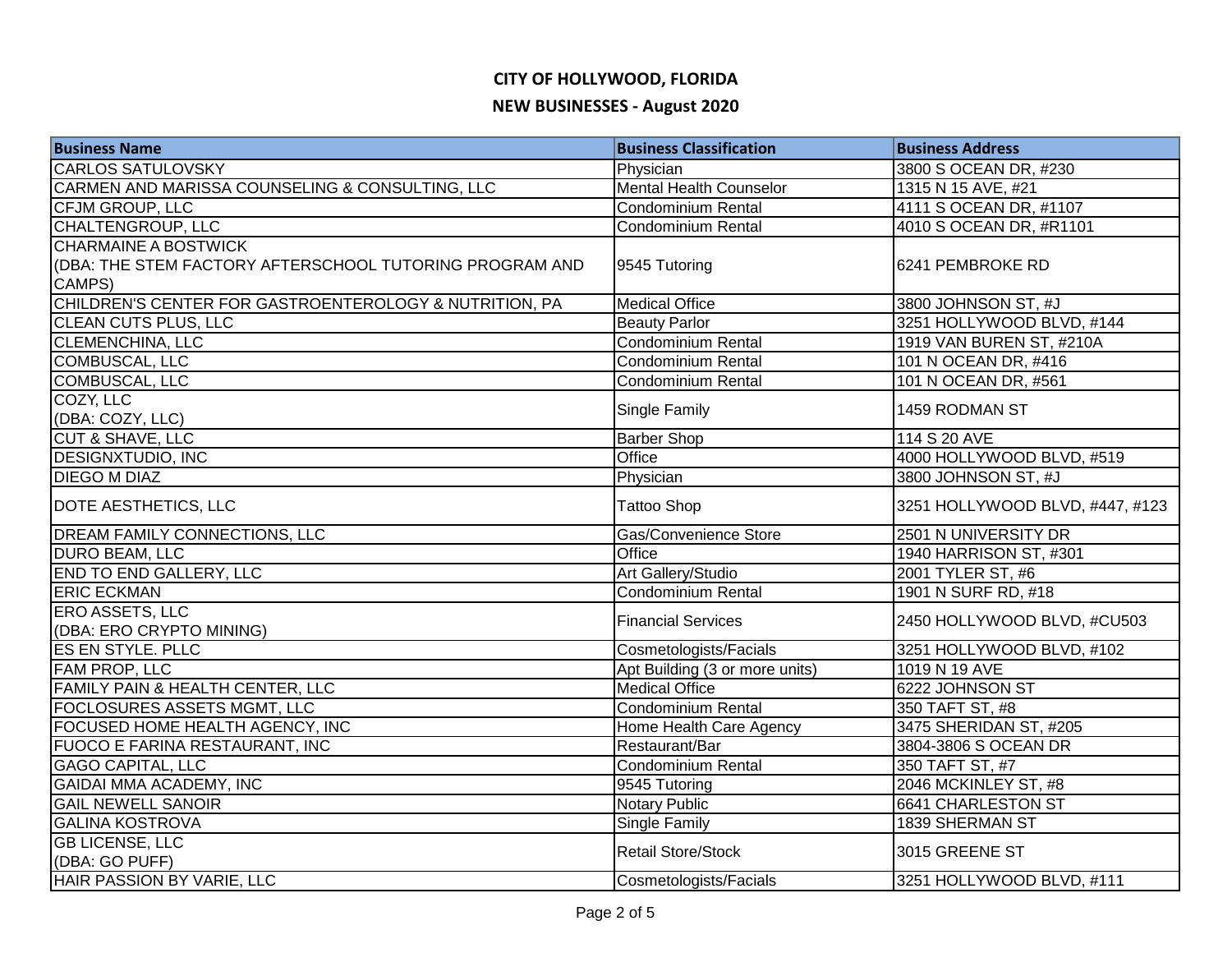# **CITY OF HOLLYWOOD, FLORIDA NEW BUSINESSES - August 2020**

| <b>Business Name</b>                     | <b>Business Classification</b> | <b>Business Address</b>    |
|------------------------------------------|--------------------------------|----------------------------|
| <b>HB 1210, LLC</b>                      | <b>Condominium Rental</b>      | 4111 S OCEAN DR, #1210     |
| <b>HB 470, LLC</b>                       | <b>Condominium Rental</b>      | 101 N OCEAN DR, #332       |
| <b>HB 470, LLC</b>                       | <b>Condominium Rental</b>      | 101 N OCEAN DR, #337       |
| <b>HB 470, LLC</b>                       | <b>Condominium Rental</b>      | 101 N OCEAN DR, #420       |
| <b>HB 470, LLC</b>                       | Condominium Rental             | 101 N OCEAN DR, #458       |
| <b>HB 470, LLC</b>                       | <b>Condominium Rental</b>      | 101 N OCEAN DR, #470       |
| <b>HB 470, LLC</b>                       | <b>Condominium Rental</b>      | 101 N OCEAN DR, #472       |
| <b>HB 470, LLC</b>                       | Condominium Rental             | 101 N OCEAN DR, #530       |
| <b>HBC 1000, LLC</b>                     | Condominium Rental             | 4111 S OCEAN DR, #1101     |
| HIGH CLASS AUTOMOTIVE, LLC               | <b>Auto Sales</b>              | 5638 FUNSTON ST, #4        |
| HOLLYHILL DEVELOPMENT, LLC               | Contractor/General             | 1312 SILK OAK DR           |
| HUDA ENTERPRISES, INC                    |                                | 1947-1949 PEMBROKE RD      |
| (DBA: QUICKSTOP 1947)                    | Grocery/Convenience Store      |                            |
| <b>IKOVA INK, LLC</b>                    | Art Gallery/Studio             | 1948 TYLER ST              |
| ISAH INVESTMENT, INC                     | Grocery/Convenience Store      | 6341 JOHNSON ST            |
| J CONSULTANTS, INC                       | Insurance Adjuster             | 2206 HOLLYWOOD BLVD        |
| (DBA: FLORIDA PUBLIC ADJUSTING)          |                                |                            |
| JAMES R ALLEN                            | Single Family                  | 1519 WASHINGTON ST         |
| <b>JANET VILLALOBOS</b>                  | Single Family                  | 1426 MONROE ST             |
| JESSIE JESSUP APPAREL, LLC               | Internet Sales                 | 750 N DIXIE HWY, BAY B     |
| <b>JEYCKSON JAIMES</b>                   | Cosmetologists/Facials         | 3251 HOLLYWOOD BLVD, #149  |
| JM CELL, LLC                             | Beepers/Cell Phone             | 6363 JOHNSON ST            |
| JM OCEAN MARINE CANVAS & UPHOLSTERY, INC | Upholstery                     | 4052 N 30 AVE              |
| KARMA BEAUTY BAR & SPA, LLC              | Cosmetologists/Facials         | 2503 SHERIDAN ST           |
| <b>KAZIMATIC BEAUTIQUE, LLC</b>          | Nail Salon                     | 3251 HOLLYWOOD BLVD, #116  |
| KITCHEN DESIGN CONSULTANTS, INC          | Internet Sales                 | 1110 W LAKE ST             |
| (DBA: KDC)                               |                                |                            |
| KOSTELMAR, LLC                           | Condominium Rental             | 4111 S OCEAN DR, #3404     |
| <b>KT 1006, LLC</b>                      | Single Family                  | 1601-1603 N 17 AVE-5 BLDGS |
| <b>LAROCHE PHILOCLES</b>                 | <b>Duplex</b>                  | 2526 MCKINLEY ST           |
| <b>LILLIAN NEWBOLD</b>                   | Single Family                  | 1301 N 58 AVE              |
| <b>LIQUID WASTE RECOVERY, LLC</b>        | Recycling                      | 5915 PLUNKETT ST           |
| LONCO GROUP, LLC                         | <b>Condominium Rental</b>      | 4111 S OCEAN DR, #1206     |
| M & M GLOBAL MULTISERVICES, INC          | <b>Janitorial Services</b>     | 3944 POINCIANA LN          |
| MAR B PLUMBING, CORPORATION              | Contractor/Plumbing            | 2823 CLEVELAND ST          |
| <b>MARIA CEPEDA</b>                      | <b>Mental Health Counselor</b> | <b>7050 TAFT ST</b>        |
| <b>MARIO ENRIQUE TANO</b>                | Physician                      | 3800 JOHNSON ST, #J        |
| <b>MARY A HITEMAN</b>                    | Single Family                  | 822 HOLLYWOOD BLVD         |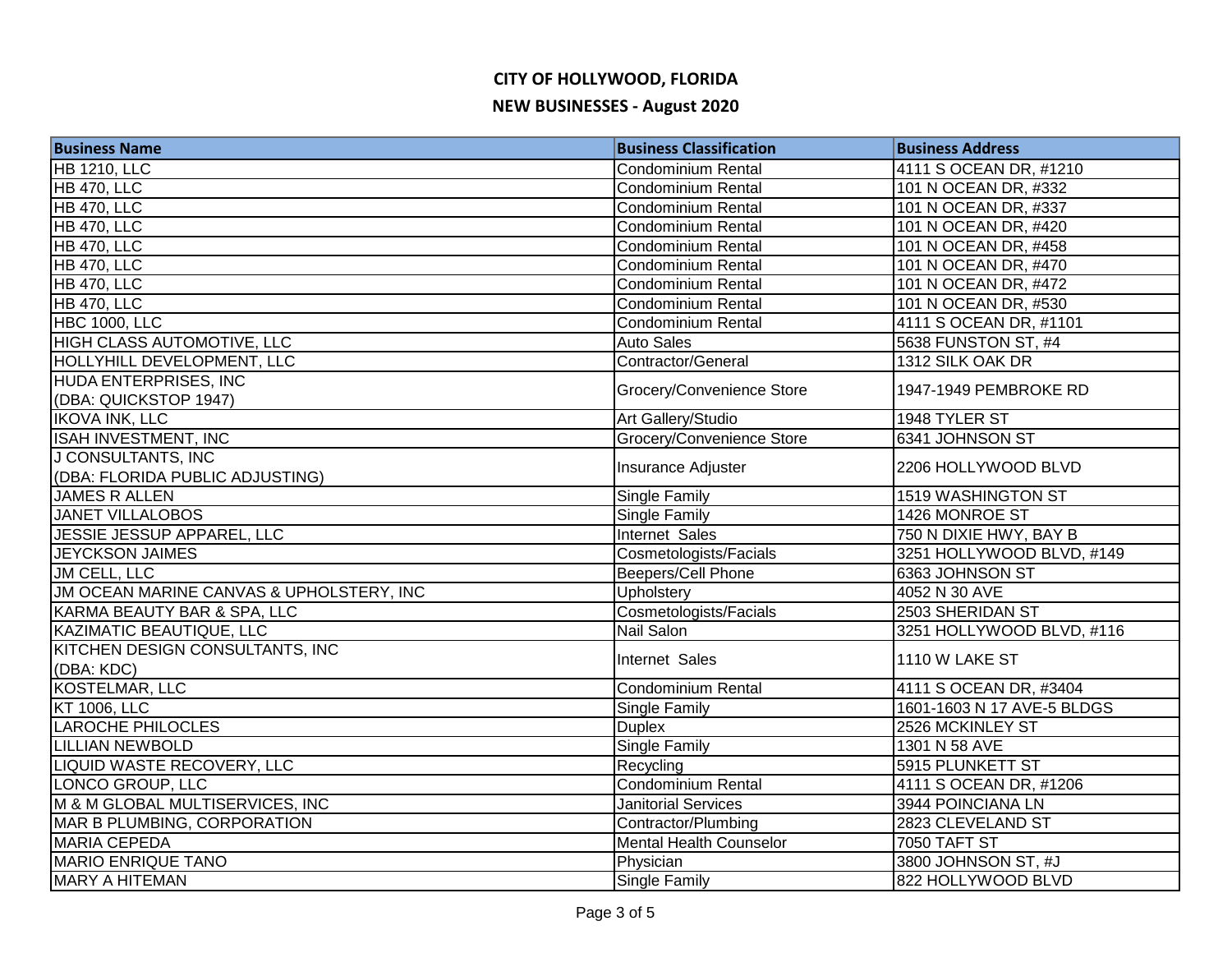# **CITY OF HOLLYWOOD, FLORIDA**

## **NEW BUSINESSES - August 2020**

| <b>Business Name</b>               | <b>Business Classification</b>     | <b>Business Address</b>  |
|------------------------------------|------------------------------------|--------------------------|
| <b>MATILDE ZAZZU, EST</b>          | <b>Duplex</b>                      | 5905 POLK ST             |
| MAYMA, LLC                         | Condominium Rental                 | 1201 S OCEAN DR, #1212N  |
| <b>MEGAN JANSON</b>                | Physician                          | 6222 JOHNSON ST          |
| MELODIE COLE, LLC                  | <b>Internet Sales</b>              | 5301 VAN BUREN ST        |
| MICASA ALF, LLC                    | <b>Residential Care Facilities</b> | 6021 DUVAL ST            |
| (DBA: MICASA SENIOR LIVING)        |                                    |                          |
| MILLECENTO 3806, CORP              | <b>Condominium Rental</b>          | 4010 S OCEAN DR, #R1706  |
| <b>MOTORENVY FL, INC</b>           | <b>Auto Sales</b>                  | 3847 PEMBROKE RD         |
| MR. PRO CAR WASH & DETAILING, LLC  | Car Wash & Detail                  | 5939 HOLLYWOOD BLVD      |
| <b>NAIM SHABANI</b>                | <b>Single Family</b>               | 2401 N 57 WAY            |
| NATIONAL BARBERS ASSOCIATION       | <b>Barber Shop</b>                 | 1045 N 21 AVE            |
| NEERAJ KUMAR RAGHUNATH             | Physician                          | 3800 JOHNSON ST, #J      |
| NINA FISHMAN                       | Cosmetologists/Facials             | 3800 S OCEAN DR, #230    |
| <b>OANA JACOBS</b>                 | Single Family                      | 1806 N 41 AVE            |
| <b>OCEAN LIFESTYLE JBC, LLC</b>    | Condominium Rental                 | 4111 S OCEAN DR, #1006   |
| OCEAN WATER 1108, LLC              | Condominium Rental                 | 4111 S OCEAN DR, #1108   |
| OIG UNIVERSAL, PA                  | Office                             | 1946 TYLER ST, #9        |
| <b>OLGA I GALANTER</b>             | Attorney                           | 1946 TYLER ST, #9        |
| <b>OLGA PLOKHOVA</b>               | <b>Single Family</b>               | 6427 DEWEY ST            |
| <b>ORVILLE CAMERON</b>             | Chiropractor/Chiropodist           | 4700 SHERIDAN ST, #B     |
| PANIER DES SENS, INC               | Wholesale Merchandise              | 3993 PEMBROKE RD         |
| POVEN INVESTMENTS, LLC             | Condominium Rental                 | 4111 S OCEAN DR, #1109   |
| RACHEL ASHLEY HERWICK              | Veterinarians                      | 2864 HOLLYWOOD BLVD      |
| <b>RAVANIMOTORS, LLC</b>           | <b>Auto Sales</b>                  | 524 N DIXIE HWY          |
| <b>RAVANIMOTORS, LLC</b>           | Repair/Auto Body                   | 524 N DIXIE HWY          |
| <b>REAL BOAT, LLC</b>              | Condominium Rental                 | 4111 S OCEAN DR, #1804   |
| <b>REGEDELU, LLC</b>               | Condominium Rental                 | 3901 S OCEAN DR, #3S     |
| ROSA WILLIAMS HOME CHILD CARE, INC | Day Care Certified                 | 2410 WILEY CT            |
| SAN ALBERTO REAL ESTATE, LLC       | Condominium Rental                 | 1919 VAN BUREN ST, #106A |
| <b>SASHA &amp; DYLAN KEUNING</b>   | <b>Duplex</b>                      | 1642 ADAMS ST, #A-B      |
| (DBA: ADAMS FAMILY HOLLYWOOD LLC)  |                                    |                          |
| <b>SHEEN KADEN</b>                 | Single Family                      | 3501 N 30 TER            |
| <b>SKY BEACH VIEW, LLC</b>         | <b>Condominium Rental</b>          | 4111 S OCEAN DR, #1209   |
| SONSAM, CORP                       | <b>Condominium Rental</b>          | 4111 S OCEAN DR, #1003   |
| SPLINER, LLC                       | Repair/Auto Body                   | 1520 S DIXIE HWY         |
| (DBA: SOSA AUTO BODY AND PAINT)    |                                    |                          |
| <b>SUZANNE PRICE</b>               | Condominium Rental                 | 1815 N SURF RD, #503     |
| <b>TANASA, LLC</b>                 | Condominium Rental                 | 3801 S OCEAN DR, #7O     |